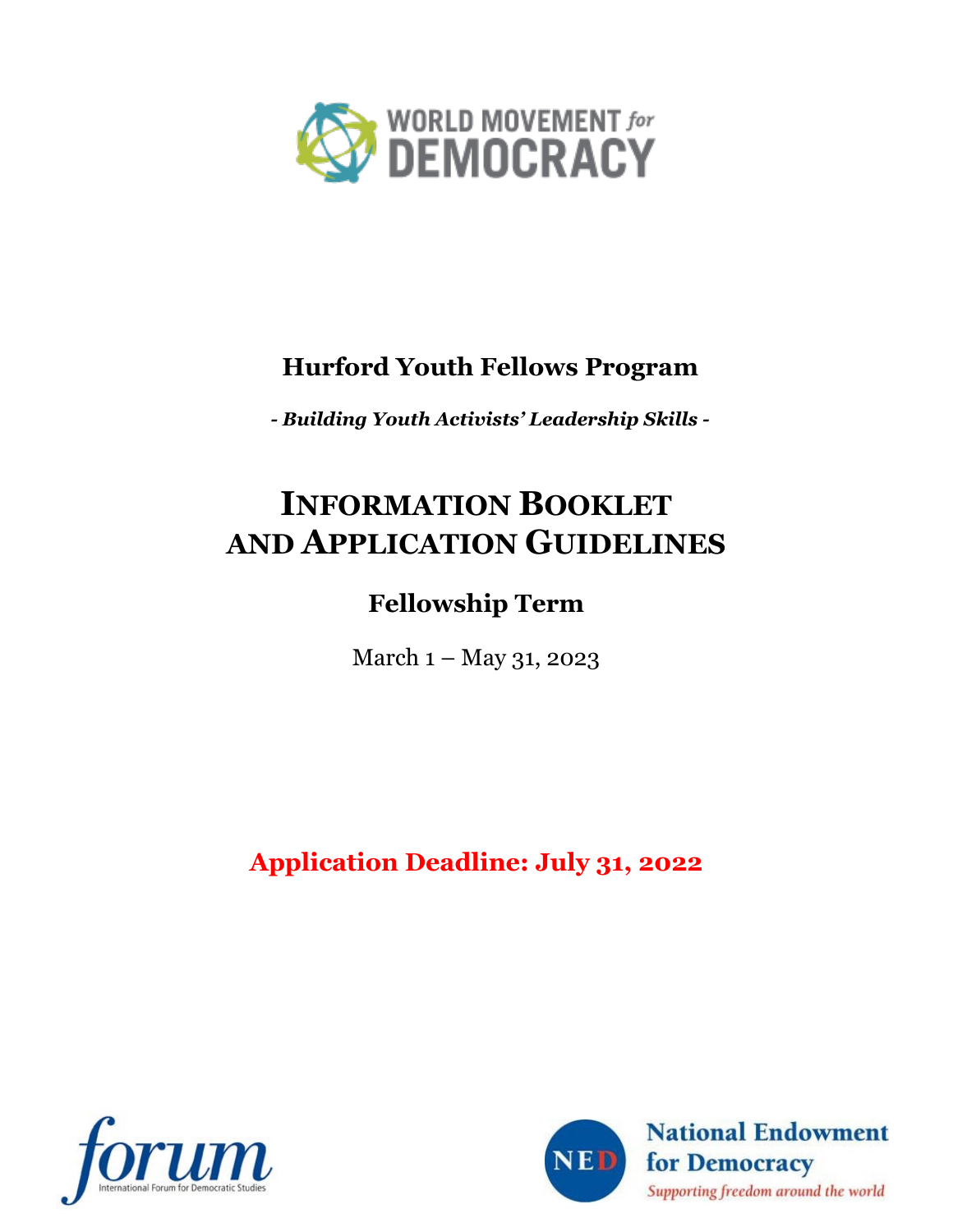## ABOUT the HOST AND SPONSOR ORGANIZATIONS

#### **NATIONAL ENDOWMENT FOR DEMOCRACY**

The National Endowment for Democracy (NED) is a private, nonprofit organization created in 1983 to strengthen democratic institutions around the world through nongovernmental efforts. NED is governed by an independent, nonpartisan board of directors. With its annual congressional appropriation, it makes hundreds of grants each year to support pro-democracy groups in Africa, Asia, Eurasia, Latin America, and the Middle East.

#### **WORLD MOVEMENT FOR DEMOCRACY**

The World Movement for Democracy, launched in 1999, is a global network of democrats who have come together to cooperate in the promotion of democracy. Led by an international Steering Committee, the World Movement offers new ways to give practical help to democrats who are struggling to open closed societies, challenge dictatorships, democratize semi-authoritarian systems, consolidate emerging democracies, and strengthen established democracies. Through World Movement networks, participants can assist each other by sharing information and experiences; developing local, regional, and global strategies; launching collaborative initiatives; and developing relationships of cross-border solidarity. The Washington, DC-based National Endowment for Democracy (NED) serves as the World Movement Secretariat..

The World Movement serves as an **ally** of democrats in dangerous situations who need political solidarity and moral support; as a **lobby** for the cause of democracy in international bodies and in countries where democracy is under siege; as a **facilitator** that can help link democrats from different countries and regions to exchange information more efficiently, work together, and help one another; as an **innovator** that can encourage the development of new ideas and effective approaches for overcoming obstacles to democracy; as a **big tent** that can provide a meeting place for democrats who are active in different professional areas, such as human rights, law, political party development, workers' rights, economic reform, research, and education; as a **resource center** that can make basic materials on democracy available to groups around the world; as a **monitor** that can convey the views of democracy activists on the efficacy of different forms of democracy support; and as a **catalyst** to stimulate new initiatives and help shape the priorities of the broader community of institutions concerned with the advancement of democracy.

#### **THE HURFORD FOUNDATION**

The Hurford Foundation was established to honor the late John B. Hurford (1938 – 2000), an internationalist and philanthropist who played an important role in helping to conceptualize and realize the World Movement for Democracy. For many years, the Hurford Foundation has been an important supporter of the World Movement for Democracy. The Hurford Foundation generously supports the Hurford Youth Fellows Program.

#### **INTERNATIONAL FORUM FOR DEMOCRATIC STUDIES**

NED established the International Forum for Democratic Studies (the Forum) in 1994 in response to the need for sustained and serious analysis of democracy's problems and prospects throughout the world. Since then, the Forum has become the preeminent center for the study of the theoretical and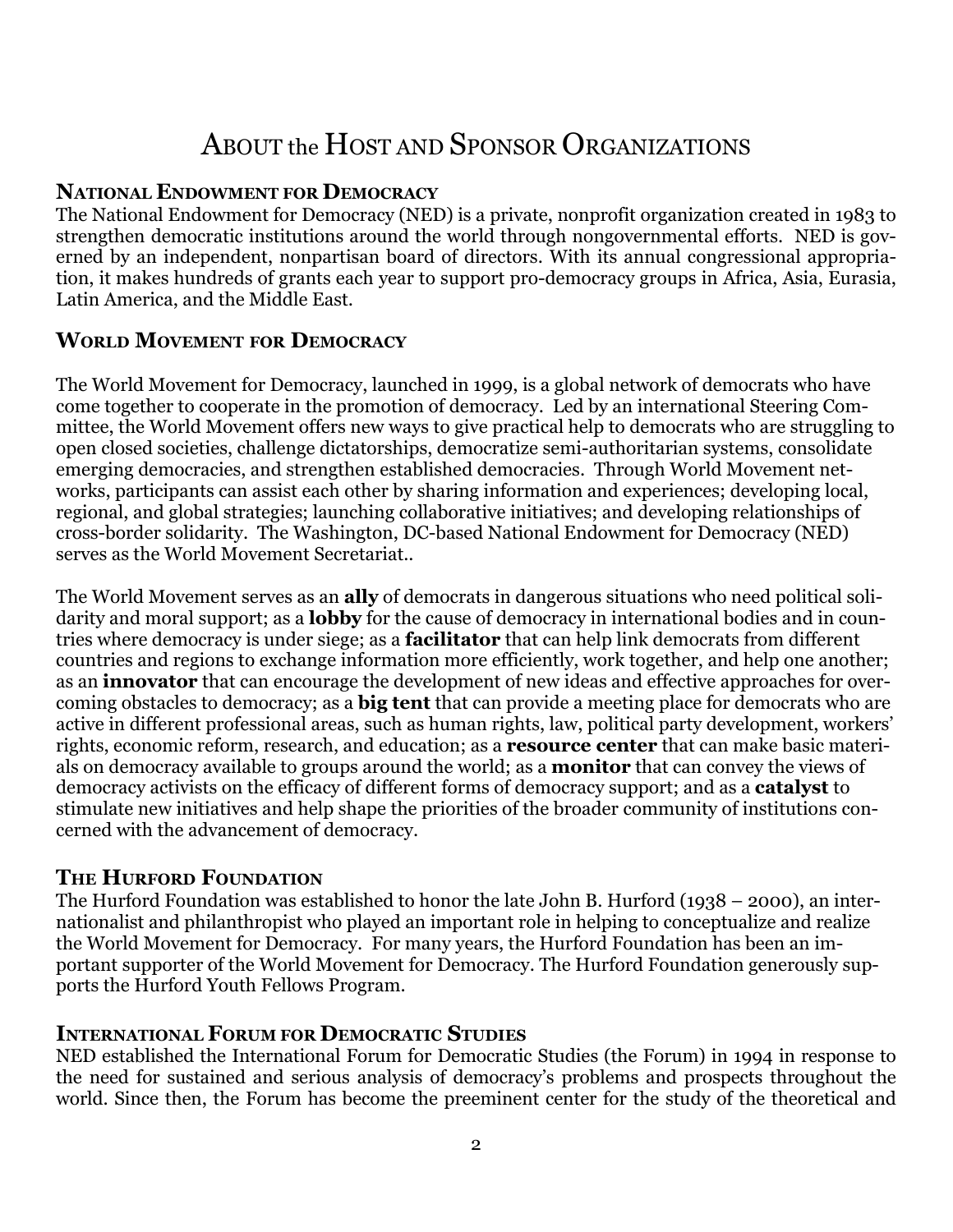practical aspects of democratic development worldwide. Through its fellowship programs, its publication of the quarterly *Journal of Democracy*, and its public seminars and symposia, the Forum enhances efforts to foster and improve democracy while also making important contributions to the field of comparative democratic studies.

## ABOUT THE PROGRAM

#### **HURFORD YOUTH FELLOWS PROGRAM**

The Hurford Program seeks to build the leadership skills, enhance the organizational talents, and harness the potential of emerging democracy leaders from around the world. Through the Hurford program, four youth activists per year spend three months in the program, during which they expand their global network, learn lessons from activists from democracy movements around the world, and contribute to the development of the World Movement for Democracy. Fellows will be expected to organize online discussion to generate active engagement among youth activists around the world. Hurford Youth Fellows will engage in strategic meetings; conduct research; and organize and lead presentations, and information-sharing sessions on the following specific democracy themes:

#### **Defending Democratic Space**

Freedoms are increasingly restricted for people who wish to voice their concerns, come together, and address those concerns by engaging stakeholders. In both physical and digital spaces, they face limitations on where they can meet, how they can interact, and what they can say or do. This is particularly true under authoritarian regimes, but also under new and established democracies where minority views are marginalized. As a result, citizens have less influence in political processes that impact their lives and are unable to hold their governments accountable. [CLICK HERE](https://www.movedemocracy.org/defending-democratic-space) to learn more about the World Movement for Democracy's initiatives, activities, and alerts that support 'Defending Democratic Space.'

#### **Promoting Inclusive Governance**

The World Movement aims to strengthen inclusive democratic governance with an emphasis on empowering emerging leaders that are committed to democratic principles. As part of this effort, the World Movement facilitates engagement among emerging leaders from civil society and political parties; exploring constructive ways to enhance their political participation; building effective partnerships between civil society, government, and the private sector; and sustaining democratic movements that influence policy making and institutional reforms. [CLICK HERE](https://www.movedemocracy.org/promoting-inclusive-governance) to learn more about the World Movement for Democracy's initiatives, activities, and alerts that support 'Promoting Inclusive Governance.'

#### **Strengthening Democratic Leadership**

The next generation of democratic leadership plays a crucial role in sustaining and advancing democracy. The World Movement believes in the importance of inter-generational dialogue and facilitates exchange of ideas and experiences between seasoned leaders and emerging leaders. [CLICK HERE](https://www.movedemocracy.org/strengthening-democratic-leadership) to learn more about the World Movement for Democracy's initiatives, activities, and news and alerts that support 'Strengthening Democratic Leadership.'

Specifically, each fellow will engage in the following activities:

 $\triangleright$  Conduct research on one topic related to the democracy themes above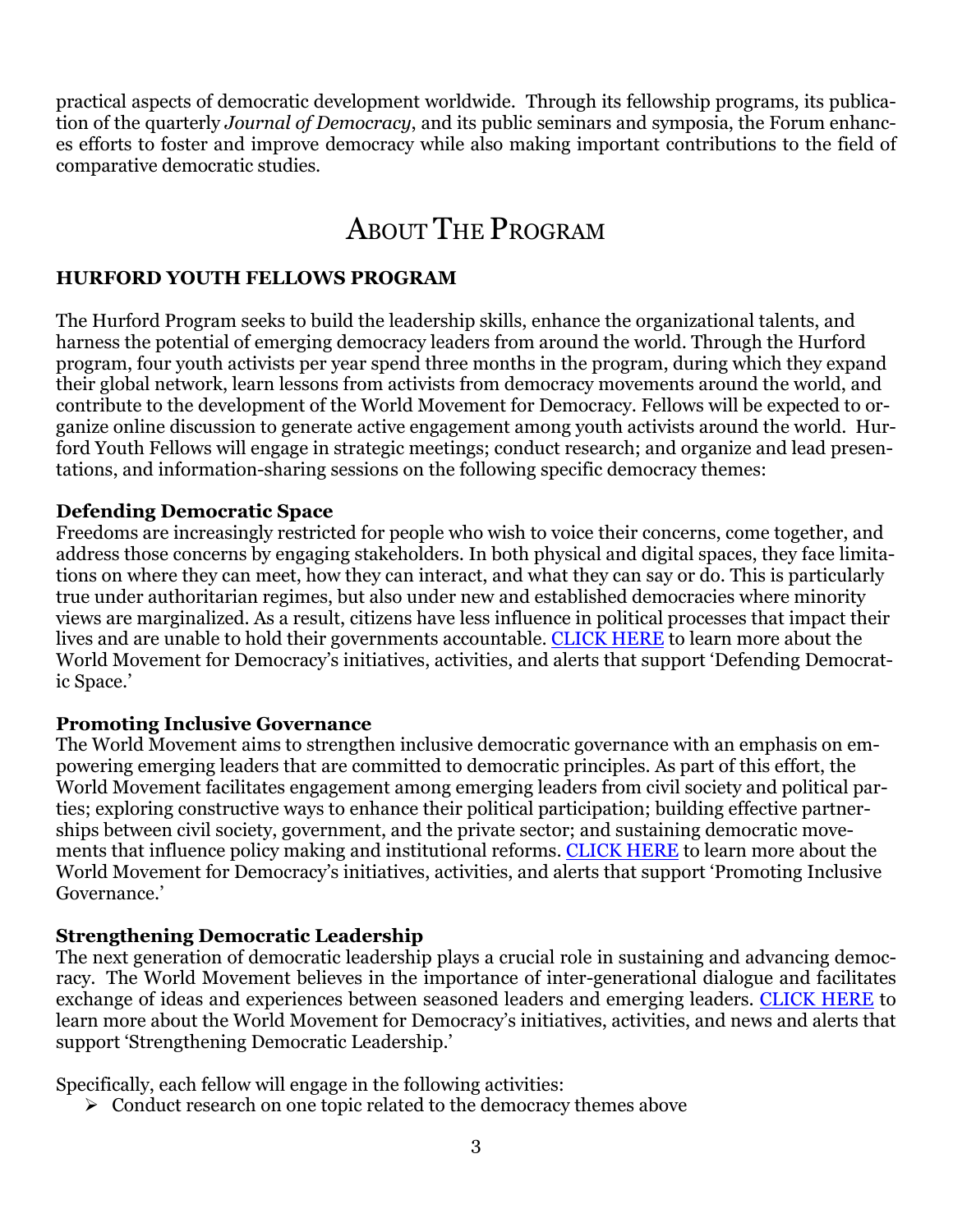- $\triangleright$  Develop online resources, such as a collection of related publications and training materials
- $\triangleright$  Facilitate online discussions
- $\triangleright$  Contribute to the World Movement social media posts
- $\triangleright$  Take part in planning and implementing other activities of the World Movement and
- $\triangleright$  Participate in relevant events and discussions in Washington, D.C., to deepen understanding of issues and build working relationships.
- $\triangleright$  Identify, compile, present, and creatively share discussion materials and results.

Each fellow will also make at least one formal presentation of their work during their fellowship. Presentations may be open to the public or geared to a more select audience and will typically focus on the fellow's research topic.

Upon the successful completion of each fellowship at NED, the fellow will serve as a regional/country focal point, working with the Hurford Youth Fellowship Alumni Network to remain involved and take the lead in facilitating World Movement for Democracy youth initiatives.

**Eligibility:** Applicants interested in the Hurford Youth Fellows Program must be no older than 30 years of age. They must demonstrate strong interest in democratic activism and in the advancement of democracy in their respective communities, as well as worldwide. Youth affiliated with civil society organizations are especially encouraged to apply.

*Please Note: The Hurford Youth Fellows Program is open to applicants from any country. It does not provide scholarship funds or any other type of financial aid to university or graduate students, nor is it designed to support postdoctoral research. The program is not an educational program offering academic courses leading toward a degree. In addition, it does not provide financial support to those seeking to complete professional training programs, attend conferences, or pursue internships at other organizations.*

**English Language Requirement:** A working knowledge of English is an important prerequisite for participation in the program for general communication purposes. All application materials must be submitted in English.

**Selection Process:** Fellows will be selected by the World Movement Secretariat staff, NED regional program staff, and the Hurford Youth Fellowship Alumni Network following an application process. Selection will be based on a set of criteria including demonstrated activism or interest in the advancement of democracy, a desire to network with others, and a clear explanation of how the fellowship will benefit their own efforts for advancing democracy.

**Residency Requirements:** Fellows are expected to work full-time on their fellowship projects at the NED office in Washington, D.C. Fellows may not hold any other fellowships or be otherwise employed during the fellowship period without the express permission of World Movement Secretariat staff. Additional fellowships or work opportunities that coincide with the fellowship period must be brought to the attention of World Movement Secretariat staff prior to the candidate's acceptance of a Hurford Fellowship. Failure to do so may result in the revocation of the fellowship.

Hurford Youth fellowships are not designed to support extensive fieldwork outside the Washington, D.C., area. The program recognizes the importance of establishing ties with counterparts elsewhere in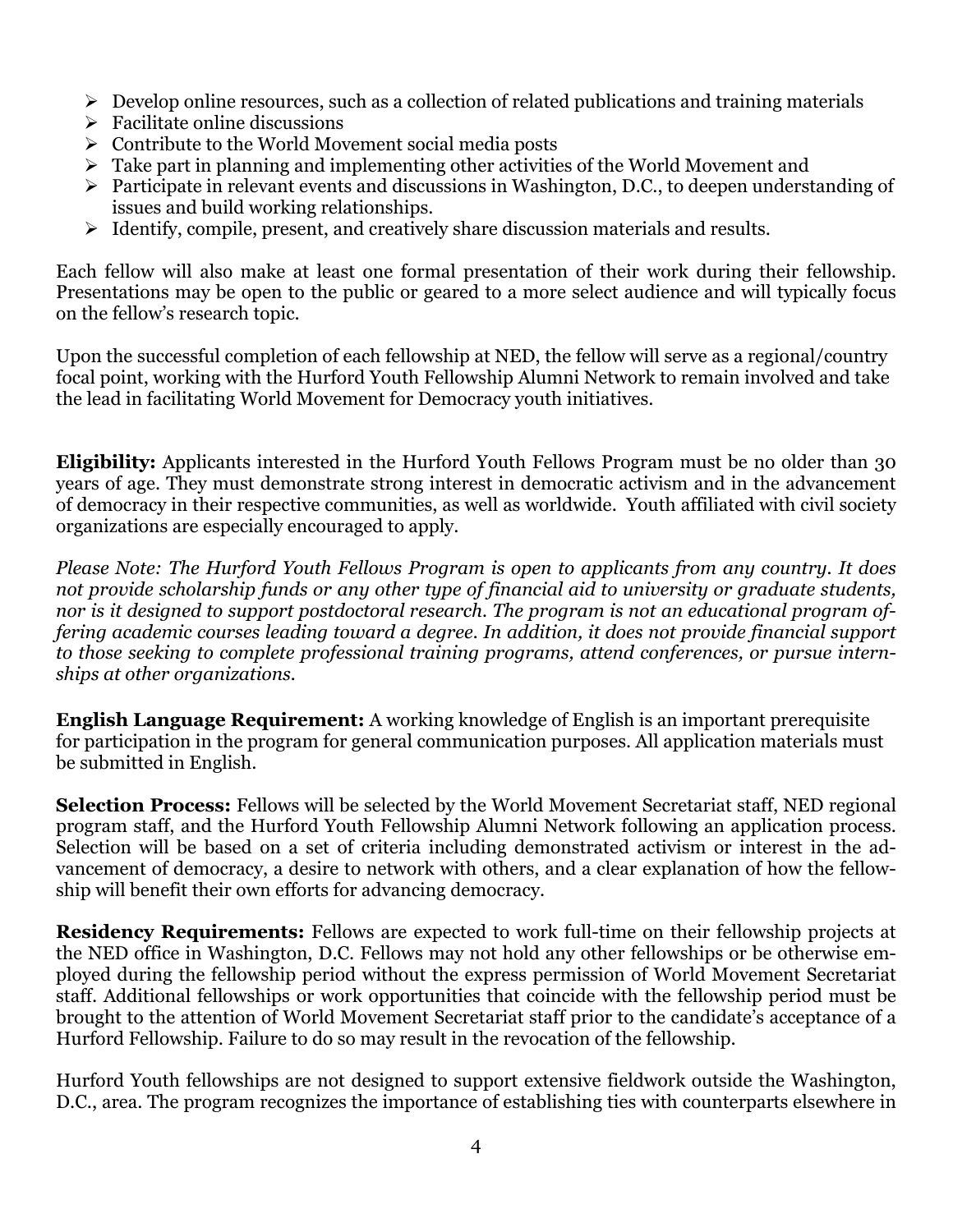the United States and abroad and understands that professional obligations may sometimes necessitate domestic or international travel. However, no funds will be available to support fellows' professional travel. Fellows are expected to be in residence at the NED for the entirety of the fellowship period in order to take full advantage of the professional resources available in D.C.

**Fellowship Support and Services:** Each fellow will receive a monthly stipend for living expenses, plus basic health insurance and roundtrip travel to and from Washington, D.C. Stipends take into account the cost of living in Washington, D.C. Fellows are provided with a fully equipped office, including internet and email access, and a limited budget for fellowship-related long-distance phone calls.

The World Movement Secretariat staff plays a vital role in helping fellows realize their fellowship objectives by collaborating with them on their fellowship projects and engaging them in ongoing discussions about their work.

NED houses a Democracy Resource Center (DRC), which includes a library with some 20,000 works, including books, journals, grantee reports, and other publications on democracy. The DRC's expert staff members assist fellows with their research interests. Fellows may enjoy access to other local libraries as needed.

**Cost of Living and Dependents:** Applicants should bear in mind that the cost of living (housing, furniture, food, and other essential living expenses) in the Washington metropolitan area is very high and that fellowship stipends are *not* calculated to cover the financial needs of a family. *Fellows who wish to bring family members with them to Washington, D.C. will be expected to cover the costs of their dependents' roundtrip travel and stay within the United States.* The program does *not* ordinarily cover costs associated with dependents' health insurance. Please note that all dependents traveling to the Unites States on a J-2 dependent visa will be required to have basic health insurance coverage for the full period of their stay.

**Visa Issues:** Prior to their arrival in the United States, prospective fellows who are neither citizens nor permanent residents of the United States must secure a J-1 exchange visitor visa. The International Forum for Democratic Studies assists fellows with the documentation needed to obtain visas.

**Office Location and Contact Information:** The National Endowment for Democracy is based in downtown Washington, D.C., at 1201 Pennsylvania Ave, NW, Suite 1100, Washington, DC 20004. Centrally located near the White House, the U.S. Congress, the National Mall, and the Smithsonian Institution, our office building sits above Metro Center, one of the major subway stations of the Washington metropolitan area.

For further information, please contact:

World Movement for Democracy Secretariat National Endowment for Democracy

Tel.: +1-202-378-9700 E-mail: *[youthfellows@ned.org](mailto:youthfellows@ned.org)*  Website : [www.movedemocracy.org](http://www.movedemocracy.org/)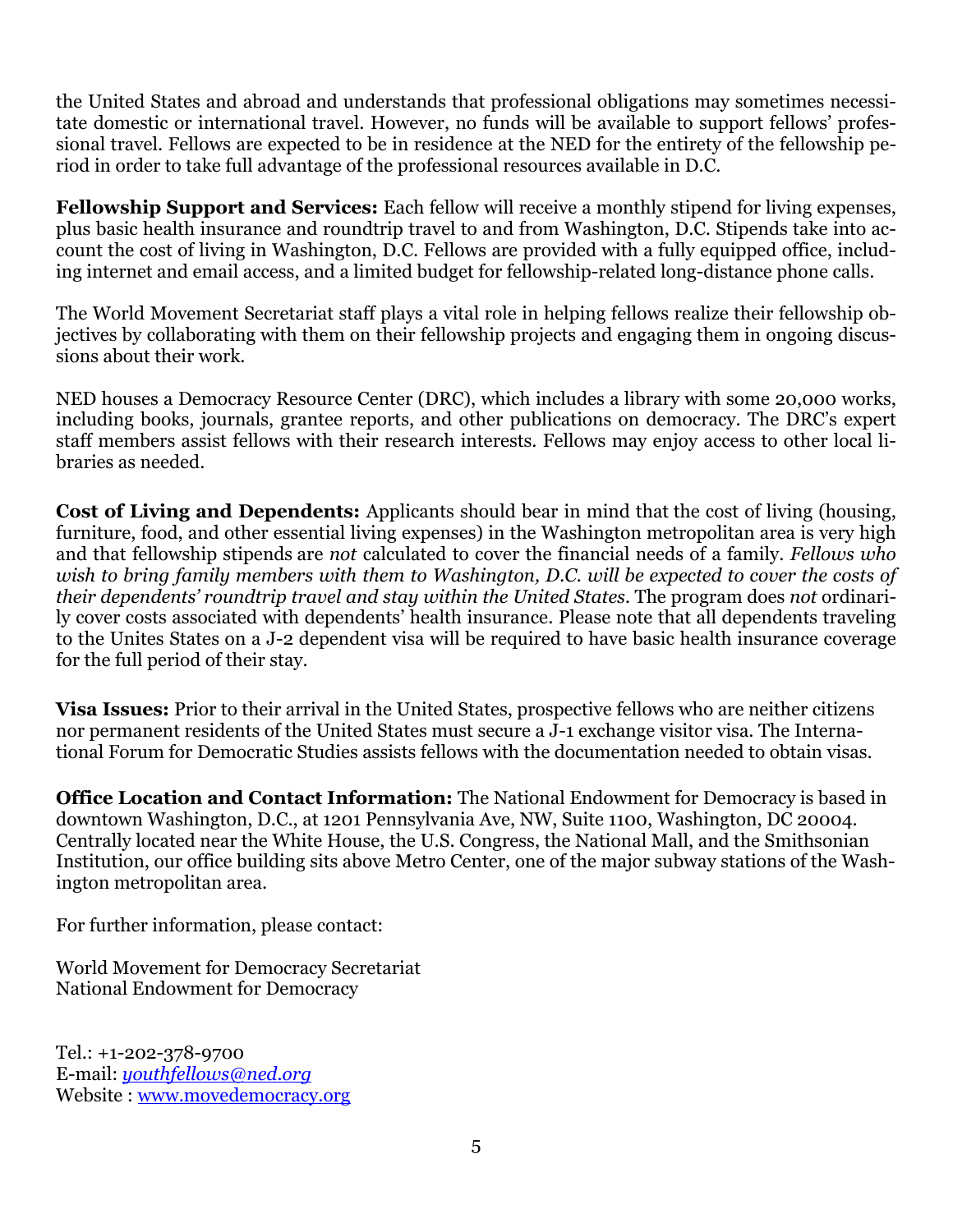### **PART II: APPLICATION GUIDELINES**

#### **Fellowship Term** March 1 – May 31, 2023

#### **APPLICATION DEADLINE:** All application materials must be submitted by **July 31, 2022.**

**SUBMITTING YOUR APPLICATION:** Applicants are asked to submit the following:

- $\checkmark$  Applicant Form;
- $\checkmark$  C.V./Resume; and
- $\checkmark$  Two Letters of Recommendation

All application materials should be uploaded in the [application portal.](https://www.nedfellowships.org/Start/Hurford) \*If you applied last year, you must create a new profile using a new email address.

**PREPARING YOUR APPLICATION MATERIALS:** The Applicant Form has four sections: (1) Personal Information; (2) Project Proposal; (3) Curriculum Vitae/Résumé; and (4) Two Letters of Recommendation. Each applicant must complete the entire Form. Please note that incomplete application forms will not be reviewed.

**Project Proposal:** Your project proposal is the most important part of your fellowship application. It should be clear, concise, and comprehensible to individuals outside your own field or concentration. **Your proposal must correspond to one of the following three Democracy themes:**

#### **Defending Democratic Space**

Freedoms are increasingly restricted for people who wish to voice their concerns, come together, and address those concerns by engaging stakeholders. In both physical and digital spaces, they face limitations on where they can meet, how they can interact, and what they can say or do. This is particularly true under authoritarian regimes, but also under new and established democracies where minority views are marginalized. As a result, citizens have less influence in political processes that impact their lives and are unable to hold their governments accountable. [CLICK HERE t](https://www.movedemocracy.org/defending-democratic-space)o learn more.

#### **Promoting Inclusive Governance**

The World Movement aims to strengthen inclusive democratic governance with an emphasis on empowering emerging leaders that are committed to democratic principles. As part of this effort, the World Movement facilitates engagement among emerging leaders from civil society and political parties; exploring constructive ways to enhance their political participation; building effective partner-ships between civil society, government, and the private sector; and sustaining democratic movements that influence policy making and institutional reforms. [CLICK HERE t](https://www.movedemocracy.org/promoting-inclusive-governance)o learn more.

#### **Strengthening Democratic Leadership**

The next generation of democratic leadership plays a crucial role in sustaining and advancing democracy. The World Movement believes in the importance of inter- generational dialogue and facilitates exchange of ideas and experiences between seasoned leaders and emerging leaders. CLICK [HERE](https://www.movedemocracy.org/strengthening-democratic-leadership) to learn more.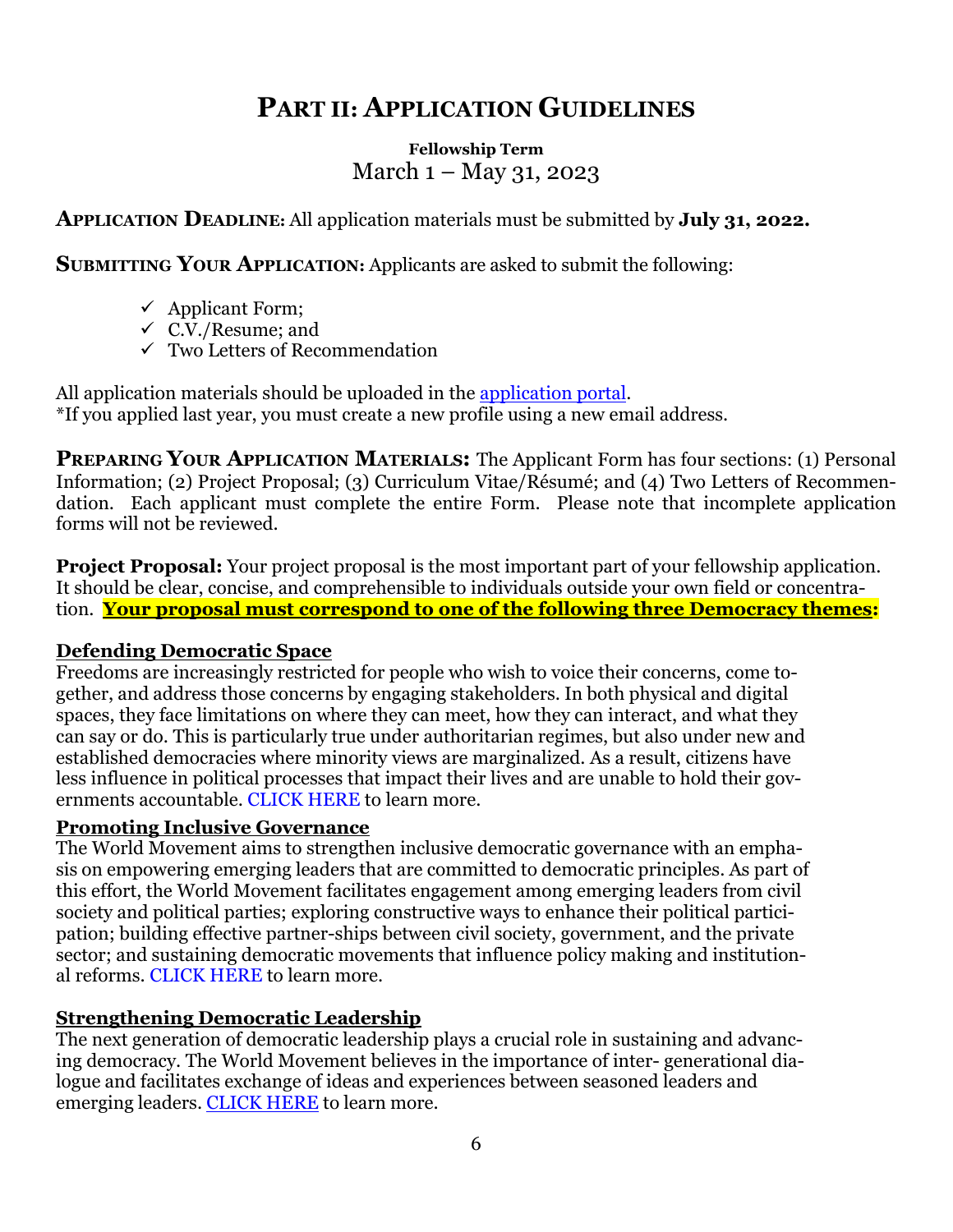Your proposal, in no more than **1200 words**, should describe steps you will take to organize and complete your fellowship projects (online discussions, research, strategic meetings). Fellows are expected to use participatory research methods to conduct a project that aims to offer solutions and new ideas to emerging democratic challenges under the three concentrations referred to above. Fellows are expected to develop new resources and identify, compile, present, and creatively share project materials. In your proposal, please ensure that you respond to the following specific questions:

- 1. Of the three democracy themes outlined above, what is your proposed research topic for your fellowship project?
- 2. What are three specific questions you will seek to answer under your research topic?
- 3. How would your research and project products (white paper, research essay, video series, toolkit, etc.) advance democracy activities and initiates in your respective region and around the globe?
- 4. How would you contribute to the further development of the World Movement for Democracy's Youth activities?

Strong proposals will exhibit the following characteristics:

- A clear focus and rationale, with practical relevance for strengthening the participation of youth in democracies.
- The outline of well-defined approaches to your selected theme, with tangible benefits to colleagues and counterparts in your field.
- A concentration on two or more regions. Remember this is a **global** fellowship where you are expected to learn from other democracy movements and cultivate relationships with your peers around the world.

**Curriculum Vitae/Résumé:** Please prepare a curriculum vitae or résumé and upload it in section 4 of the application portal. Your curriculum vitae or résumé should highlight your relevant professional experience, educational background, community service, and/or extra-curricular activities.